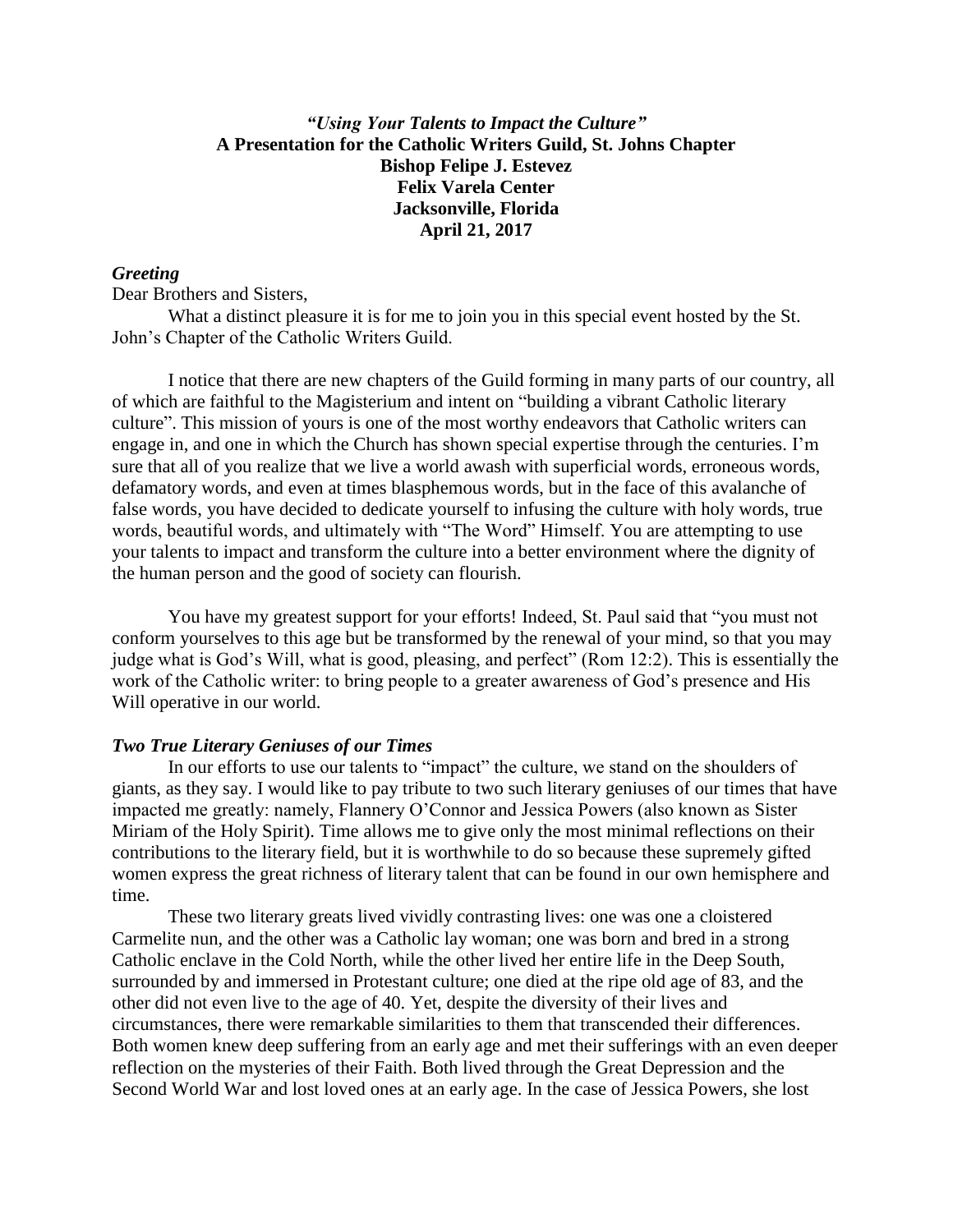both parents and a sister by the time she was twenty. Flannery O'Connor's father died of lupus when she was only 15 years old, and as we know, she would eventually succumb to the same disease in her own young adulthood.

These amazing literary figures show that there is no standard mold in which Catholic writers are formed, but there is a standard mission. Both writers engaged in a common attempt to do exactly what is at the heart of your mission: to infuse the culture with the truth and beauty of the Catholic faith, and they did that with remarkable – even at times disconcerting – creativity. For example, no major character in her novels and short stories was Catholic, yet Flannery O'Connor always claimed that her writing was consistently fed on Catholic dogma and doctrines. She often attempted to show the superficiality of Christians who worship in "The Holy Church of Christ Without Christ", yet her essential mission was not to criticize but to evangelize. The core themes of her writing always express the pattern of the Gospel message in concrete form for her readers: that is, she wrote relentlessly about the Fall of man, the Redemption of Christ, and the Judgment that we must all meet in hope and in the rich mercy of the Eternal Father. She also proclaimed the Gospel message with the materials given to her by her time and her particular cultural milieu; something that imbued her writings with a strong sense of realism and humanity.

Jessica Powers used poetry to communicate a sacral vision of the world, a vision of the divine reality shining through the mundane. Being from a farming family, her writings contain many beautiful Nature and landscape images reminiscent of Robert Frost. Being a contemplative nun, however, her essential mission was to remind us of the Divine Indwelling of God, and her poetry reflected something of the character of her religious confreres, St. John of the Cross and St. Teresa of Avila. Her effectiveness in communicating the personalized experience of God's love has often earned her a comparison to Emily Dickinson as well. Sr. Miriam's life spanned virtually the whole twentieth century (1905-1988), but despite being a cloistered nun, she was well aware of the many dehumanizing forces that had entered society during her lifetime. She sought to counterbalance these forces by creating a culture more aware of and imbued with Christian mysticism through poetry.

Whenever I speak of this exceptional poet of our age, I am often surprised at how few people, even Catholic writers, are aware of her beautiful works. Allow me to read an excerpt from her poem entitled "The Garments of God"<sup>, 1</sup> to stimulate your interest in her poetry:

*God sits on a chair of darkness in my soul. He is God alone, supreme in His majesty. I sit at His feet, a child in the dark beside Him; My joy is aware of His glance and my sorrow is tempted To nest on the thought that His face is turned from me. He is clothed in the robes of His mercy, voluminous garments— Not velvet or silk and affable to the touch, But fabric strong for a frantic hand to clutch, And I hold to it fast with the fingers of my will.*

 $\overline{a}$ 

<sup>1</sup> *The Selected Poetry of Jessica Powers*, Regina Siegfried and Robert Morneau, eds. Sheed and Ward: Kansas City, Missouri, 1989.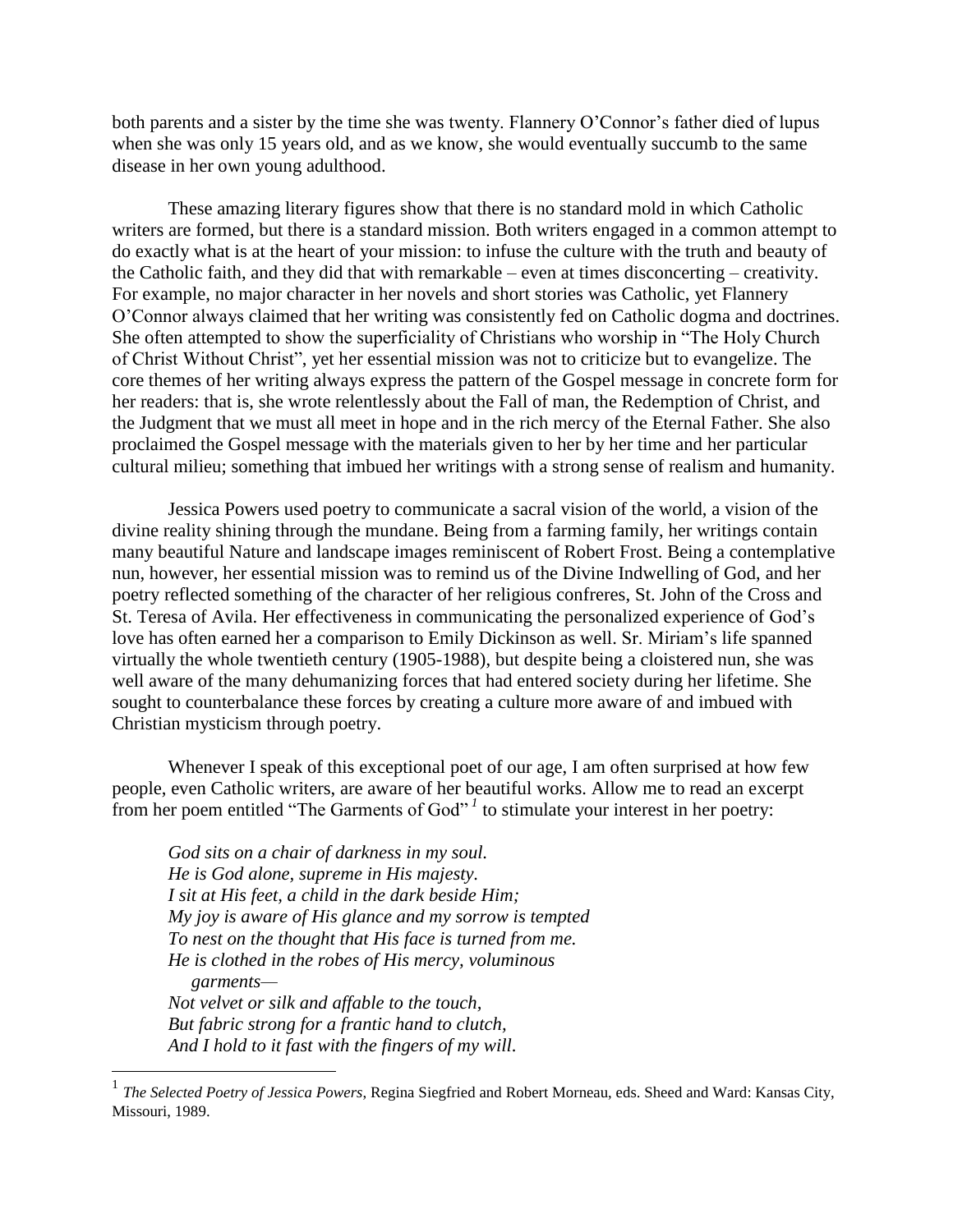I'm sure you will agree that this kind of poetic mastery is very beautiful indeed!

## **Encounter the Word through** *lectio divina*

Allow me to suggest that all efforts to change people or cultures through the power of words must be rooted in a deep, personal encounter with "The Word" Himself, Jesus Christ. The Word became flesh in Mary's womb. As Catholics we are immersed in the public reading of the Word in our liturgies and have a strong tradition of reading and study of the Scriptures that perhaps we don't appreciate enough. Sometimes Catholics even blame themselves for being less than committed to the Word of God than other Christians, but this is certainly not true of the tradition of faith that has been handed down to us in the ancient practice of *lectio divina*.

The Pontifical Biblical Commission describes *lectio divina* as "a reading, on an individual or communal level, of a more or less lengthy passage of Scripture, received as the Word of God and leading, at the prompting of the Spirit, to meditation, prayer and contemplation."<sup>2</sup> Such reading of Scripture is meant to be a sort of heart-to-heart contact with God in the diligent seeking that takes place through reading the sacred page. It is a true *inner discipline* in that it requires the habit of interior listening, inner seeing, and meditating on what we read – for the eyes, the ears and the mind are the passageways to the heart.

The goal of *lectio divina* is divine friendship and inner transformation that can only come from paying attention to the Word on a very deep level, whether that be individually or as a group. Since the Holy Spirit "inspires" and "inhabits" Scripture, we live with the understanding that only the Holy Spirit can give us light to understand the mysteries of Faith and to make that unique encounter with the Person of Christ in the written word.<sup>3</sup> Hence a prayer to the Holy Spirit should always accompany our reading of the Scriptures.

The Second Vatican Council dedicated a whole document to the subject of Divine Revelation and had this to say about the importance of the Scriptures in our lives of faith:

*The Church has always venerated the divine Scriptures just as she venerates the body of the Lord, since, especially in the sacred liturgy, she unceasingly receives*  and offers to the faithful the bread of life from the table both of God's word and of *Christ's body. She has always maintained them, and continues to do so, together with sacred tradition, as the supreme rule of faith, since, as inspired by God and committed once and for all to writing, they impart the word of God Himself without change, and make the voice of the Holy Spirit resound in the words of the prophets and Apostles.*

That very beautiful concept of "table" or "altar of the Word" signifies how important the Scriptures are for Catholics and how necessary it is for us to regularly "consume" the Word of God through *lectio divina*, much as we consume the Body, Blood, Soul, and Divinity of Christ in

 $\overline{a}$ 

<sup>2</sup> Pontifical Biblical Commission, *The Interpretation of the Bible in the Church,* 1993.

<sup>3</sup> Mario Masini, *Lectio Divina: An Ancient Prayer that is Ever New*, Alba House: New York, New York, 1998.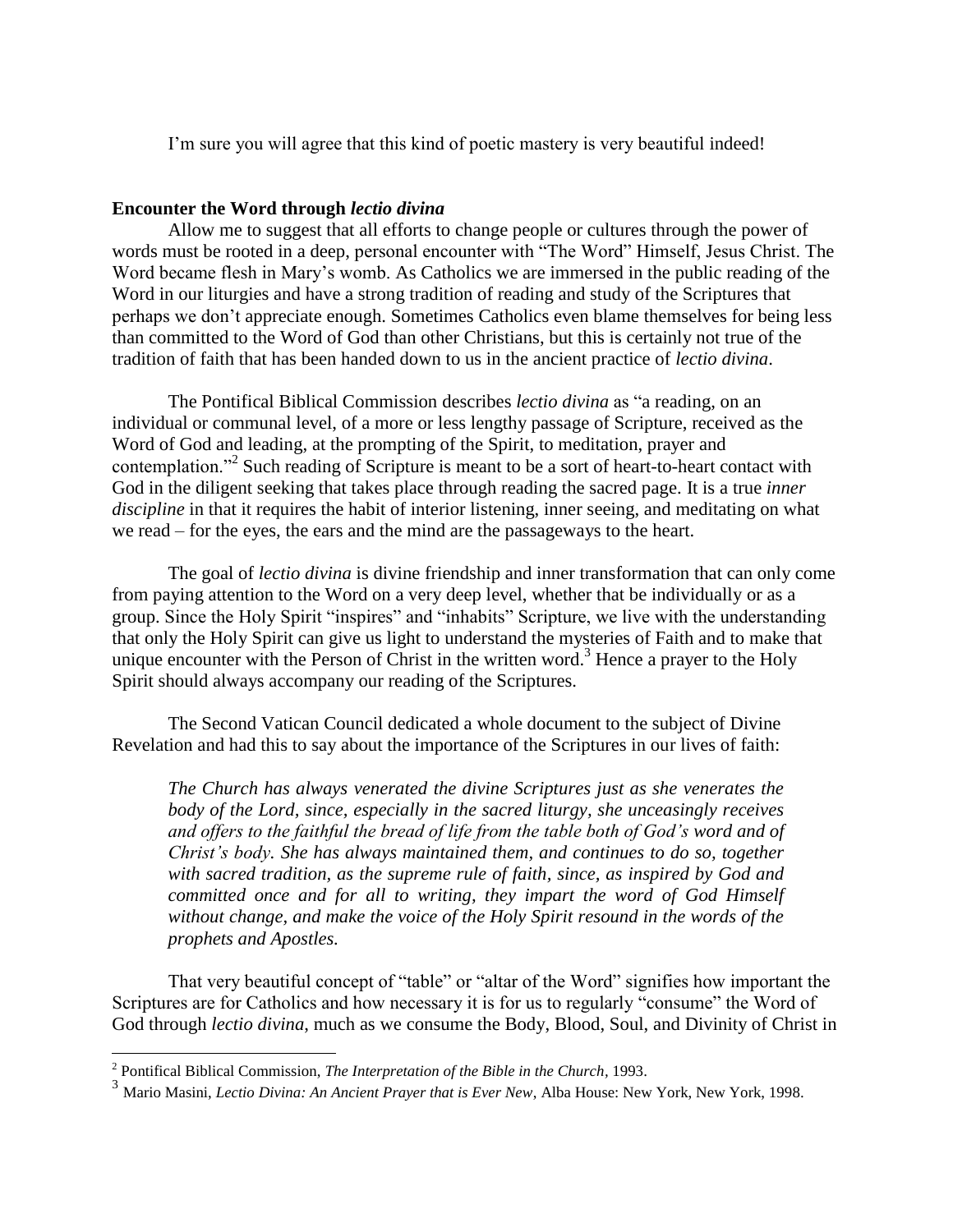the Mass. Pay attention to the architecture of the two tables. Notice the contrast of before the Council and after the Council such as in the chapel of our own Seminary of St. Vincent de Paul, Boynton Beach, Fl. We do this both personally in our individual spiritual lives and communally in our liturgies. The Council document further states that "… all the preaching of the Church must be nourished and regulated by Sacred Scripture. Here there is a great influence from St. Jerome's teachings. For in the sacred books, the Father who is in heaven meets His children with great love and speaks with them; and the force and power in the word of God is so great that it stands as the support and energy of the Church, the strength of faith for her sons, the food of the soul, the pure and everlasting source of spiritual life."<sup>4</sup>

What is said of the "preaching of the Church" can equally be said of the ministry of Christian writers. The efforts to evangelize through literary means must flow out of a personal encounter with the Scriptures, particularly those elements of Scripture that have been used for centuries as forms of prayer, namely, the Psalms. And in this regard, I would like to engage with you in a small exercise of *lectio divina* tonight. I would like to take a number of the more wellknown psalms as both literary and spiritual realties and meditate on them with you for the benefit of our souls and our missions. Our exercise – just a beginning – will hopefully lead to a greater embrace of the Scriptures in your personal lives.

#### **The Psalms in the Christian Life**

The 150 psalms are what constitute the "public prayer" of the Church. Our Church has learned through long experience that the Psalms are nearly perfect expressions of prayer given to us by God Himself through the lived experiences of the Chosen People. Every student of the psalms is tempted to look for consistency or structure in the Book of Psalms but you will not find anything resembling a modern literary or organizational plan in this type of literature. The Psalms, rather, are "human responses to God's word and actions"; they are "heard throughout the entire Bible, from the first book to the last….Whenever God acts, there must be a response of praise."<sup>5</sup> It is this aspect of *human responsiveness to God's actions* that makes the psalms so universally open to prayer.

Yet there are many different human responses to God's acts; not only praise. The psalms contain laments for the many sorrows and sins of human life, prayers of petition and longing, songs to communicate wisdom, festival chants to celebrate the harvest, victory cries, and liturgical prayers. Psalms arose out of the worship and the lived experience of Israel, but they were not written at first and then sung in the liturgy as we compose music today; rather, they were *sung first as lively responses to God's presence* and then written down sometimes centuries after their origin! Perhaps it is better to say that they arose out of the people's communal life, which took on more structured forms of worship with the establishment of the Temple in the time of King David.<sup>6</sup>

The immense variety of psalms, their raw and expressive emotions, the vibrancy of their honesty with God are true gifts to anyone who is more accustomed to praying with formulaic and

 4 Second Vatican Council, Constitution on Divine Revelation, *(Dei verbum)*, 1965, n. 21.

<sup>5</sup> Claus Westermann, *The Psalms: Structure, Content, and Message*, Augsburg Publishing House: Minneapolis, Minnesota, 1980, p. 10.

 $<sup>6</sup>$  Ibid., pp. 12, 16.</sup>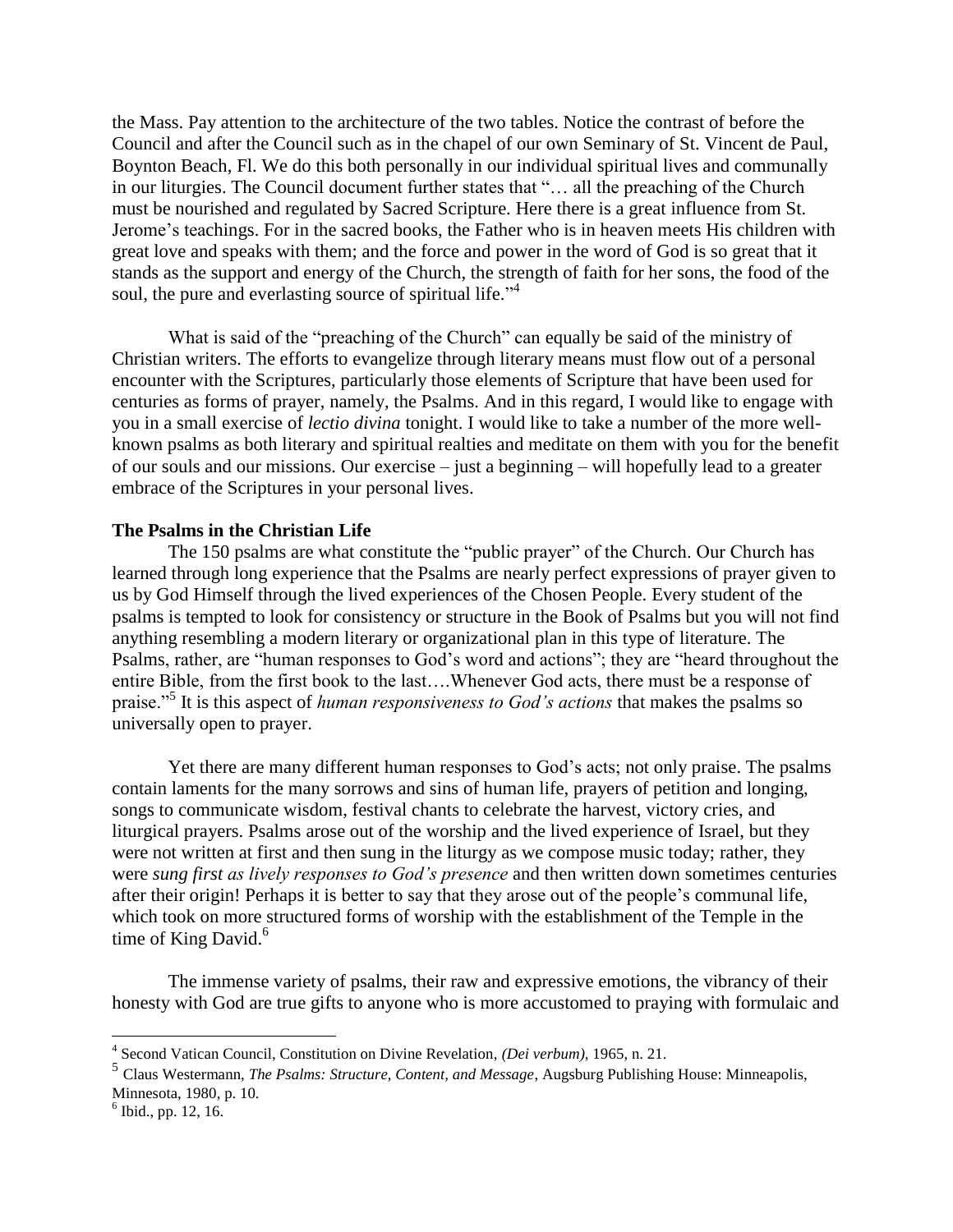ritual prayers. Entering into prayer with the psalms, as most religious men and women can attest, helps to deepen one's understanding of his relationship with God and helps to give expression to it. As the psalms arose out of the life of the people of Israel, so also they speak to the common life experiences of all believers.

I have chosen four psalms to review with you in a prayerful way, for the purpose of deepening our relationship with God. Although the psalms are prayers that express the desires and feelings of every human being, they are particularly poignant for people who are directly committed to the mission of evangelizing. While we cannot do justice to the full mystery of any of these psalms, yet, our *lectio divina* tonight should help us to continue to pray the psalms with great benefit for our souls.<sup>7</sup> All psalm translations will be taken from the Grail Psalter, which is the translation for the Church's liturgy of the hours.

#### **Psalm 1**

 $\overline{a}$ 

The Book of Psalms stands as the crown jewel of that portion of the Old Testament known as Wisdom Literature. In fact, the Book of Psalms is divided up into five sections that mirror the five books of the Law. The first psalm, therefore, has a very important function in setting the tone for the whole book. It is a *wisdom psalm* which expresses succinctly, in poetic language and imagery, the basic theme of all wisdom literature: namely, that there are two ways a person can travel in life – the way of righteousness or the way of the sinner. This theme will, of course, be echoed in Jesus' analogy of the narrow way to heaven versus the wide road to perdition. Let us listen to the wisdom of this psalm:

*Happy indeed is the man Who follows not the counsel of the wicked; Nor lingers in the way of sinners Nor sits in the company of scorners, But whose delight is the law of the Lord And who ponders his law day and night.*

*He is like a tree that is planted Beside the flowing waters, That yields its fruit in due season And whose leaves never fade; And all that he does shall prosper. Not so are the wicked, not so!*

*For they like winnowed chaff Shall be driven away by the wind. When the wicked are judged they shall not stand, Nor find room among those who are just; For the Lord guards the way of the just But the way of the wicked leads to doom.* 

We may note a number of very interesting literary and spiritual accents in this psalm:

<sup>7</sup> Some insights for the commentaries are derived from *The Anchor Bible: Psalms I and III*, Mitchell Dahood, tr., Doubleday and Company, Inc., Garden City: New Jersey, 1966 and 1970.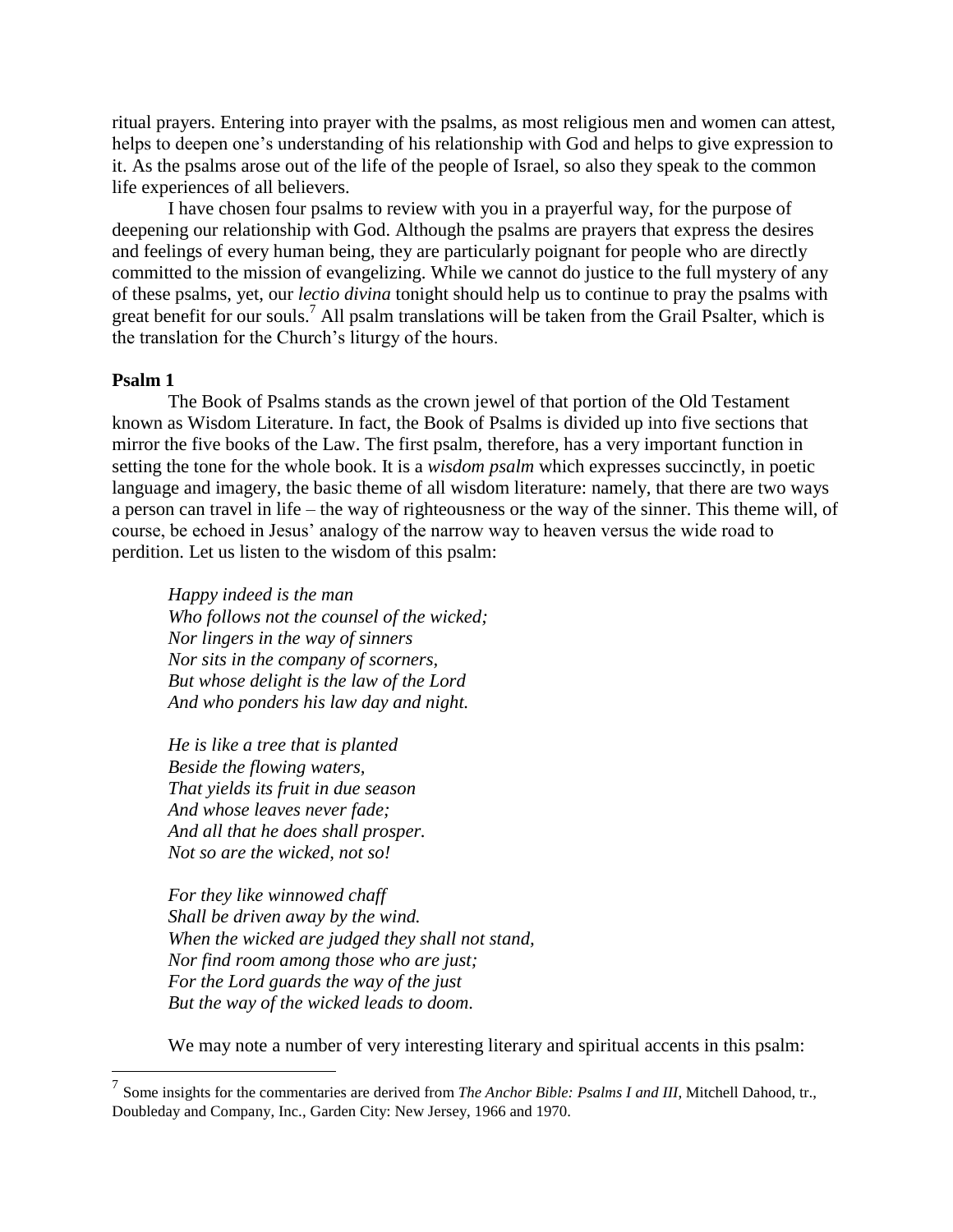The psalm tells us that the sinner's life is one of a gradual progression: first he "follows" the counsel of the wicked, then he "lingers" in that terrible way, and finally he "sits" in their company. In expressing the gradualism of the sinner's life in literary imagery, the psalmist communicates a great truth about the spiritual life; namely, that God does not will or predestine anyone to sin. Rather, sin is a voluntary act, which has increasingly negative consequences for those who choose it. Because of free will, the evil one must seduce man into sin, but man is always free to choose to sin or not. Just as Moses and Joshua offered the Israelites in the desert the chance to "choose life or death", so we are offered the way of righteousness or the way of wickedness as a constant choice.

This opening psalm of the great Book of Psalms is not at all unclear about the consequence of sin and a life without God. The consequences of following the way of the wicked are too great to ponder: being winnowed like chaff, being driven away by the wind, and above all, being judged unto doom. These stark metaphors hardly need interpretation.

But the psalm also points out the immense blessings of righteousness, something that *does* need to be emphasized in every generation. The very first word of the psalm is "happy" or in other translations, "blessed", echoing a sort of universal goal of human life that transcends all cultures and times: man seeks "happiness", both in this life and the next. The way of righteousness will bring us there. This way too is a progression: first the righteous man "delights" in the law of the Lord, then he "ponders" that law day and night, and finally he sees the fruits of his righteousness, which are many: he becomes unmovable – like a tree planted near a permanent source of water; his life comes to be fruitful in a material and spiritual sense; everything he does prospers; and above all, he is protected by God.

I don't know about you, but I think I will choose the way of righteousness!

## **Psalm 23**

Our next psalm is easily the most recognized psalm of the entire Bible. It is a *psalm of trust* or confidence in God, who is described in the most captivating image of a Shepherd. Be attentive, however, to the transition from the image of loving Shepherd to that of generous Host that occurs toward the end of the psalm.

*The Lord is my shepherd; There is nothing I shall want. Fresh and green are the pastures Where he gives me repose. Near restful waters he leads me, To revive my drooping spirit.* 

*He guides me along the right path; He is true to his name. If I should walk in the valley of darkness No evil would I fear. You are there with your crook and your staff; With these you give me comfort.*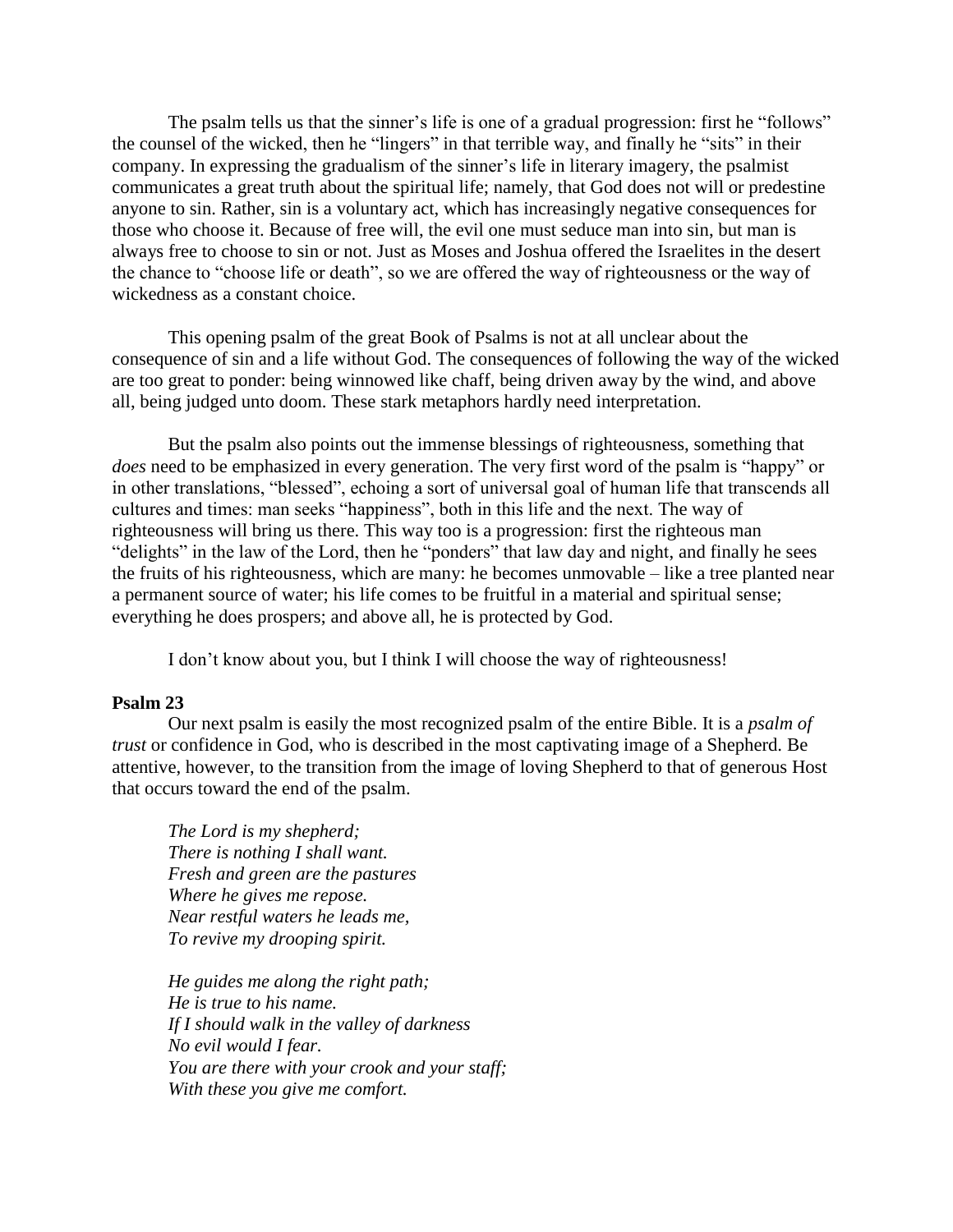*You have prepared a banquet for me In the sight of my foes. My head you have anointed with oil; My cup is overflowing.*

*Surely goodness and kindness shall follow me All the days of my life. In the Lords own house shall I dwell For ever and ever.*

This psalm rightly deserves its fame and certainly merits ample amounts of prayer and meditation, both in times of crisis and in times of peace. Watch especially the *verbs* that the psalmist employs to describe the Lord's tender love for His children – they are almost a textbook of mystical theology: He provides for our needs; He gives us rest; He leads us to refreshment and boosts our spirits; He guides, He is true, He protects, and He comforts. All of this goodness seems to flow from the Shepherd as if taking care of the individual sheep on his journey were the only preoccupation He had in life.

But the psalmist is not content to leave the sheep on the road. This journey has a destination! It seems that the Shepherd has a most wonderful home to which we are invited as the endpoint of the journey; and when the Shepherd arrives there, He puts aside His walking staff and puts His waiter's towel on His arm. All the enemies that He defended us from on the journey are outside the banquet hall looking in, unable to enter, and the Host now treats us with the same measure of solicitude that He expressed when He was guiding us on our journey. We are his sole preoccupation. The arduous journey has ended in an exquisite banquet in which our Host waits on us, feeds us, fills our cup to overflowing, anoints us, and prepares a place for us to stay.

It takes very little imagination to see the connection between this psalm and the two passages in the Gospel of John where Jesus describes Himself as the Good Shepherd (cf. Jn 10) who "goes to prepare a place for us" in His Father's house (cf. Jn 14). As with all images of the Old Testament, this most beloved psalm finds its fulfillment in Christ.

#### **Psalm 121**

There is a small phrase or title placed at the head of psalms 120-134 because they were sung on pilgrimage to Jerusalem. They were entitled "psalms of ascent." There is a reason for that title. The pious Jew always "went up" to Jerusalem for worship, and so these psalms were sung while "ascending" to the Holy City on pilgrimage. Psalm 121 is easily the most beautiful of the psalms of ascent.

*I lift up my eyes to the mountains: From where shall come my help? My help shall come from the Lord Who made heaven and earth.* 

*May he never allow you to stumble! Let him sleep not, your guard.*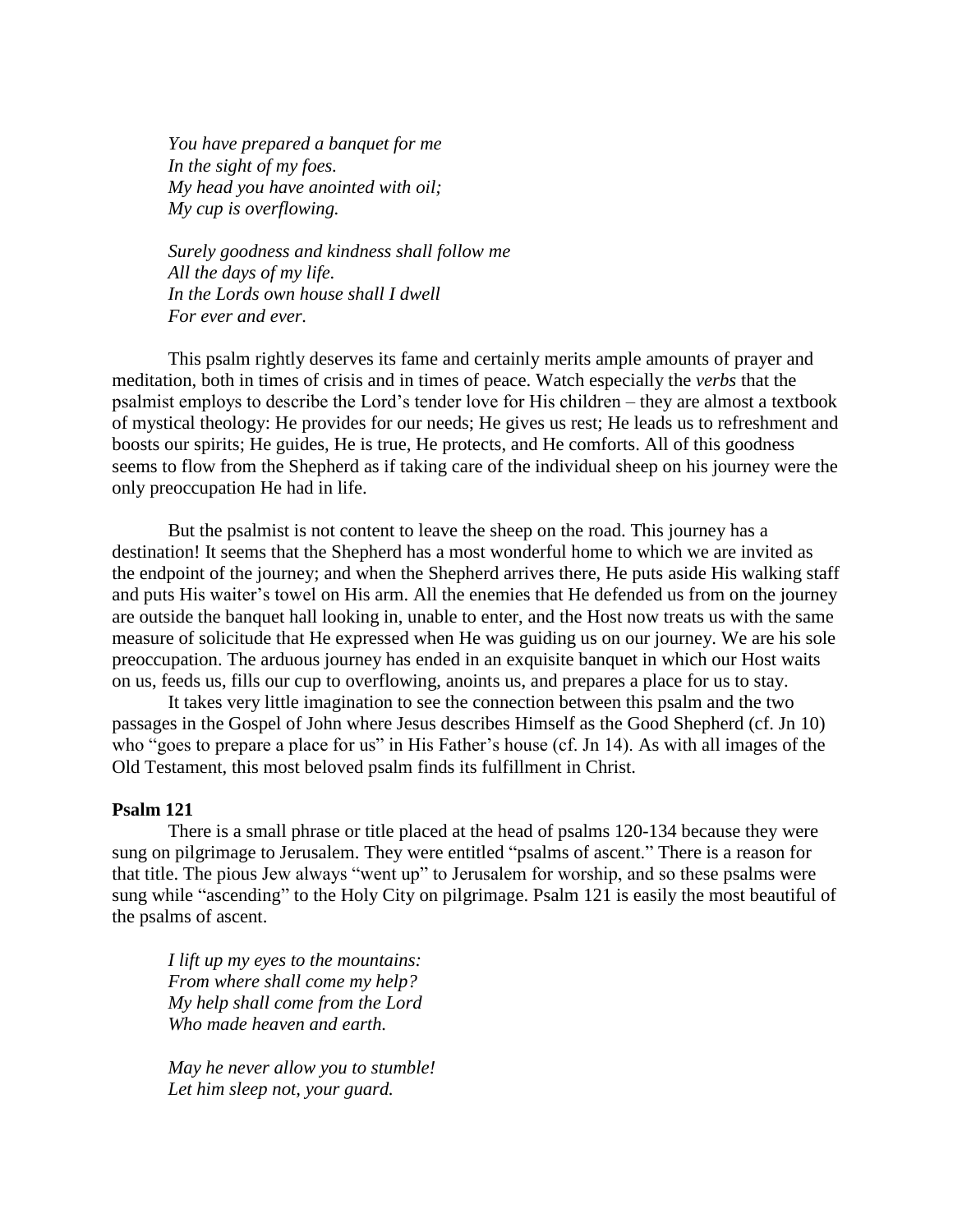*No, he sleeps not nor slumbers, Israel's guard.*

*The Lord is your guard and your shade; At your right side he stands. By day the sun shall not smite you Nor the moon in the night.*

*The Lord will guard you from evil, He will guard your soul. The Lord will guard your going and coming Both now and forever.* 

The main literary device in this psalm – namely, repetition – is meant to express the feeling of a stairway ascending. The verses have a stair-like pattern where successive verses repeat words or ideas that had occurred in preceding lines, and these increase in intensity and fervor as the psalm progresses. For example, the term "my help" repeats in the first stanza of the psalm and forms the foundational image of the Lord who draws the pilgrim to His Temple. The Lord is a God who helps and cares for His people. He is described further as the Creator "who made heaven and earth." The God that the Israelites worship is the supreme God of all gods.

The next recurring phrase reminds the pilgrims that this God "never sleeps or slumbers", a concept that was repeated so that the pilgrim wouldn't forget it. This poignant image would remind every Jew of the story of Elijah who taunted the prophets of Ba'al about their gods who, Elijah said, may be sleeping and must be awakened! (cf. 1 Kgs 18:27) The picture of the God of the Jews is now intensifying: He is not just a helper but is an *eternally vigilant* helper.

The final and definitive image of this psalm is the description of Yahweh as "your guard", repeated six times in the course of eight verses and tying together three of the four stanzas. Yahweh's guardianship is total: He stands guard while you are sleeping; He guards you from the elements; He guards you from evil; He guards your going and coming, meaning the totality of your actions; and above all, He guards *your soul*. There can be no more personal sense of protection than that. Now the picture of this God is complete: He is a helper, an eternally vigilant presence in your life, and a faithful guard over every dimension of your being. This is the God that Israel worships.

The most amazing image of this psalm, however, is found in the very first phrase. One can feel himself *lifting up his eyes* with the psalmist as he contemplates the physical mountains that surround Jerusalem and the Temple of the Holy City. Indeed, that image dominates the entire ethic of the psalm which aims to "lift up" the pilgrim in an emotional sense, to "raise him up" to a higher standard of moral living, and ultimately, to help him to "ascend" to heaven by his devotion, entering into perfect union with the Lord of Lords through worship.

#### **Psalm 150**

And as we started this *lectio divina* with the first psalm of the Psalter, so we finish with the last, Psalm 150. This marvelous expression of joy is perhaps the perfect psalm of praise – it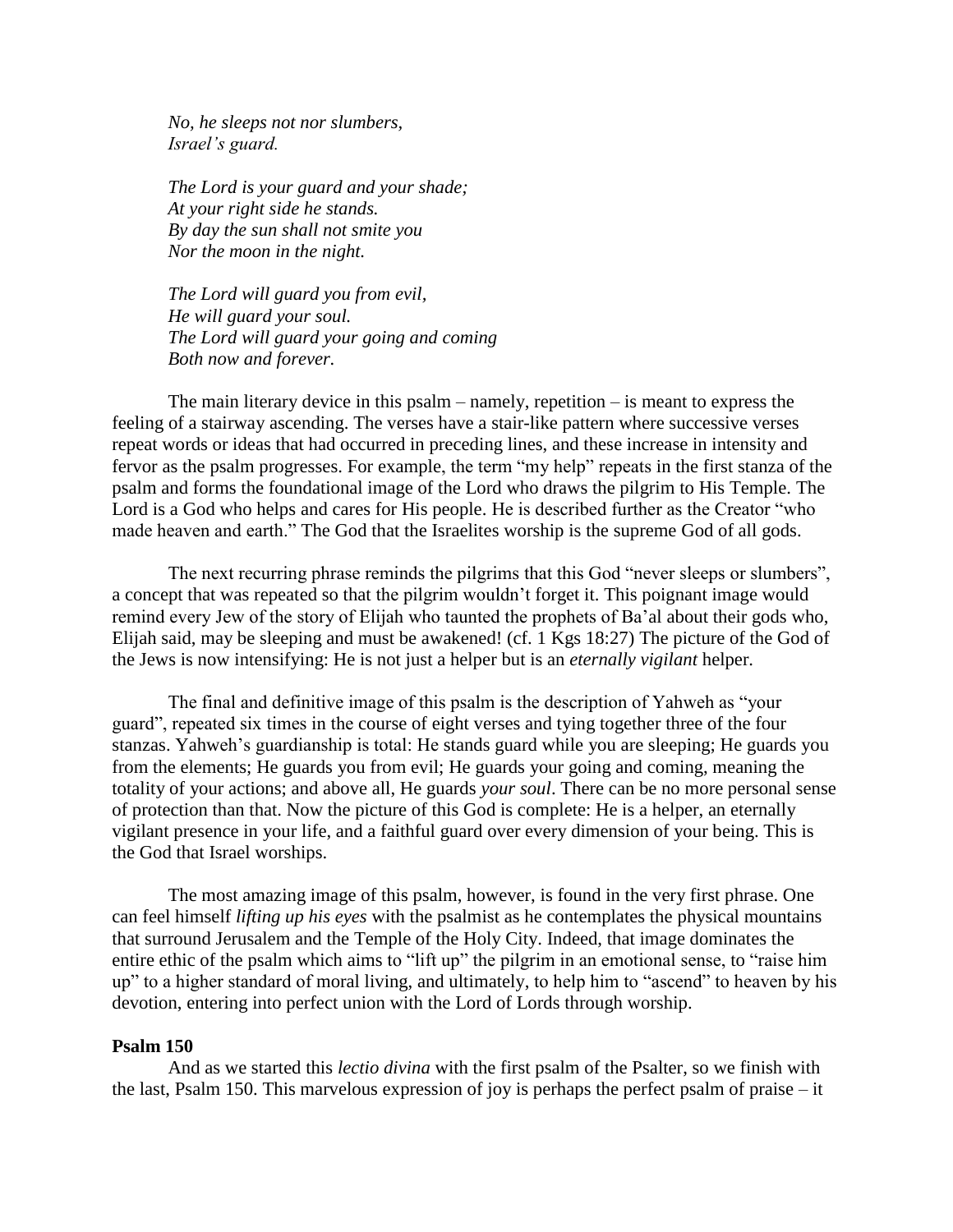uses the word "praise" eleven times in six verses as well as two "Alleluias" that stand as bookends on either side of the psalm!

#### *Alleluia.*

*Praise God in his holy place, Praise him in his mighty heavens. Praise him for his powerful deeds, Praise his surpassing greatness.*

*O praise him with sound of trumpet, Praise him with lute and harp. Praise him with timbrel and dance, Praise him with strings and pipes.*

*O praise him with resounding cymbals, Praise him with clashing of cymbals. Let everything that lives and that breathes Give praise to the Lord.* 

# *Alleluia.*

We may remember that the first psalm set the entire tone of the journey through the Psalms. It was admonishing us to follow the way of God, the way of righteousness, with the result that we would arrive at a life of blessedness. This last psalm, then, expresses the cry of the heart *of the one who has followed that way*. It is the total song of joy of the righteous man, the one who has been redeemed and blessed because he stayed on the pathway to the very end. The last psalm is meant to assure the one who struggles with his own sinfulness that there is indeed a reward for perseverance and fidelity.

Fittingly, this is one of the most resonant psalms of all, with vivid imagery that expresses the heart's joy in a very non-theoretical way. The pilgrims who went up to the Temple would have been familiar with the musical instruments displayed in this psalm because they would have seen them and heard them used in Temple worship: the trumpet (the *shofar*) called them to prayer; the sounds of the lutes, timbrels, and pipes; the murmuring of the strings and harps; and the dancing that was characteristic of every festive celebration, are all found here. There is incredible movement and sound in this psalm; in fact, all the action culminates in the crash of loudest of all musical instruments – the cymbals!

Most importantly, the psalm reminds us that it is not only the pilgrim people of Israel who recognize the greatness of this God. The *entirety of creation* sings the praises of Him who is their Creator – "let everything that lives and that breathes" praise Him! Certainly this psalm is the most expressive of all the psalms and, as such, it forms such a beautiful ending to the entire Book of Psalms. It teaches us that our hearts should find great joy in the blessing that comes